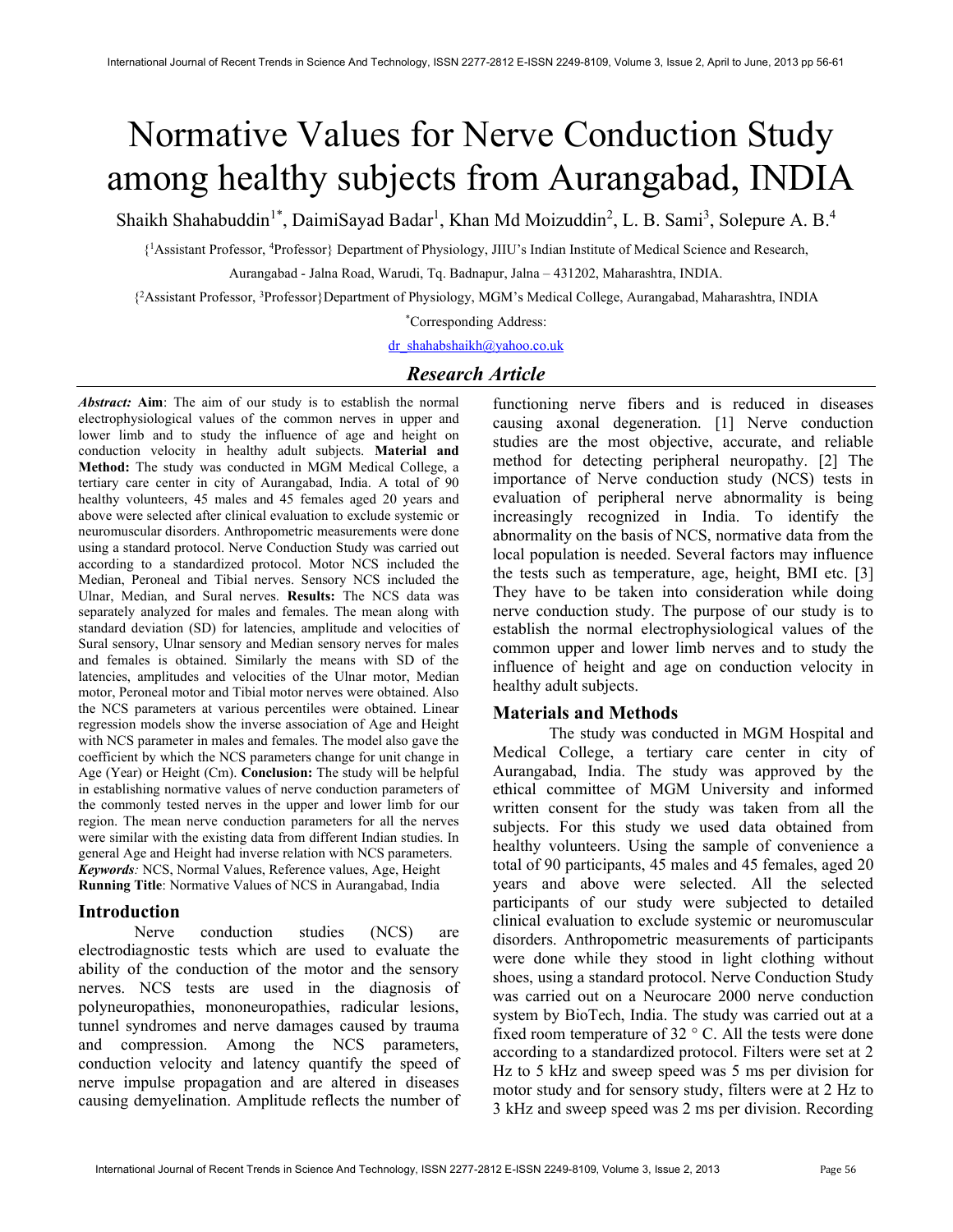was done at a standard distance of 14 cm in all nerves. Most often the right side was studied, but if focal nerve lesions were present at this side (e.g. trauma), the left side was chosen. Surface electrodes were utilized for recording and stimulation in the motor and sensory nerves. The nerves for study include Sural, Tibial, Peroneal, Median and Ulnar nerve. For motor nerves the following parameters were analyzed: The distal motor latency (DML), compound muscle action potential amplitude (CMAP), motor conduction velocity (MCV). Motor NCS included the Median, Peroneal and Tibial nerve. For sensory nerves, distal sensory latency (DSL), velocity, and Sensory nerve action potential amplitude (SNAP) were recorded. Sensory NCS included the Ulnar, Median, and Sural nerves. All the data obtained was subjected to statistical analysis using Statistical Package for Social Sciences version 17.0 (SPSS Inc., Chicago, IL, USA). Linear regression models were used to demonstrate the association of Age and Height with NCS parameters.

#### Results

 A total of 90 subjects participated in the study. 45 were males and 45 were females. The demographic characteristics are as shown in Table 1. In Males, the mean with standard deviation (SD), of age, height, weight, BMI, systolic and diastolic blood pressure is 42.93 ( $\pm$ 10.40) years, 1.73 (0.05) Meters, 73.93 ( $\pm$ 11.41) Kg, 24.71 (±3.19) kg/m2, 123.89 (±9.06) mmHg and 75.02  $(\pm 7.62)$  mmHg respectively and in females it is 47.22 ( $\pm$ 12.02) years, 1.61 (0.07) Meters, 62.97 ( $\pm$ 12.05) Kg, 24.23 ( $\pm$ 3.98) kg/m2, 123.11 ( $\pm$ 10.31) mmHg, 76.739 (±9.41) mmHg respectively. The NCS data was separately analyzed for males and females. In males the mean latencies of Sural sensory, Ulnar sensory and Median sensory nerves is 2.47(0.57), 2.90 (0.36) and 3.05 (0.55) milliseconds respectively while in females it is 2.55(0.51), 2.91 (0.32) and 3.01 (0.53) milliseconds respectively. Also the means of the amplitude and the velocities of the sensory nerves are as shown in the Tables 2A and 2B. Similarly the means with SD of the Latencies, amplitudes and velocities of the Ulnar motor, Median motor, Peroneal motor and Tibial motor nerves are as shown in the tables. Also the NCS parameters at various percentiles are shown in the above tables. Linear regression models were used to show the association of Age & Height with NCS parameter in males and females. The linear regression model gives the coefficient by which the NCS parameters change for unit change in Age (Year) or Height (Cm) as shown in Table 3A and 3B for sensory and motor nerve parameters respectively. For e.g. in males SSDL will increase by 0.05 ms while SSAM will decrease by 0.40 mV and SSVL will decrease by 0.40 m/sec for every one year increase in the age of the

subject. Similarly the coefficients for all the studied parameters are as shown in Table 3A and 3B.

### **Discussion**

 NCS reference values are used to define the limits of normal function, with test values outside the range suggesting the presence of some form of neuropathy. For NCS, reference values should be established from the local population because previous studies have shown differences in NCS function related to ethnicity and demographic factors. [4, 5] We have evaluated the nerve conduction parameters of the most commonly tested nerves in healthy adult population in Aurangabad city of central Maharashtra, India to obtain the reference values for our laboratory. These can be used for evaluation of peripheral nerve injury. The overall mean sensory and motor nerve conduction parameters for all the nerves were comparable with earlier studies from different regions in India. [4, 6, 7]Gender difference in the NCS parameters is an established fact hence in our study the male and female data was analyzed separately. Studies have tried to explain the effect of gender on NCS parameters on the basis of gender wise difference in anatomical and physiological factors. [7 - 10] Previous studies have demonstrated that Age & Height affects the NCS and failure to adjust normal nerve conduction values for these factors decreases the diagnostic specificity and sensitivity of the NCS. [10] Linear regression models were used to demonstrate the association of Age and Height with NCS parameters in the healthy controls. These models give the coefficient by which the NCS parameter changes with each unit change in Age & Height. In general there was significant inverse relationship between age and NCS parameters. The coefficient of decrease in NCS parameters with increasing age derived from our linear regression models can be used to obtain age adjusted normative values. Earlier studies have shown that with increasing age there is decrease in nerve conduction velocity and amplitude. [8- 10] The reason for this decrease was attributed by various studies to decrease in number of nerve fibers, reduction in fiber diameter, and changes in the fiber membrane. [8-10] Height also showed inverse relationship consistently with all NCS parameters in our study. The coefficient of change in NCS parameters with increasing height derived from our linear regression models for all the parameters is as shown in above table. Similar decrease in nerve conduction function with increasing height has been reported by earlier studies. [11, 12] Decrease in the diameter of the fiber distally may explain the decrease in nerve conduction function as proposed in earlier studies. [10] In summary adjusting normal nerve conduction values for known anatomical or physiological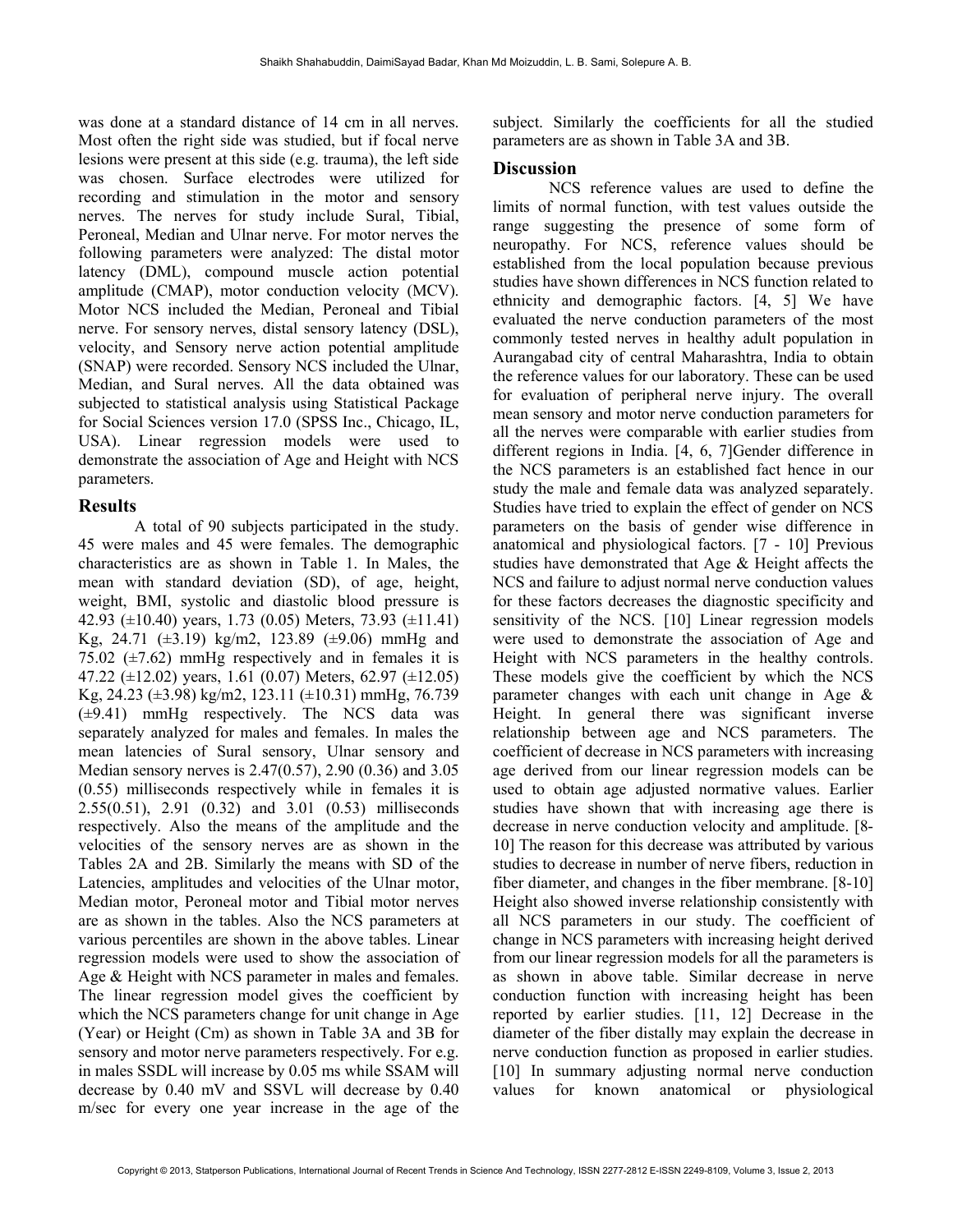determinants such as age, height, and sex can increase the diagnostic sensitivity of NCS.

### Conclusion

 The study will be helpful in establishing normative values of nerve conduction parameters of the commonly tested nerves in the upper and lower limb for our region. The mean nerve conduction parameters for all the nerves were similar with the existing data from different Indian studies. In general Age & Height had inverse relation with NCS parameters.

| Variable                              |   | Mean   | S.D   | Min   | Max   |
|---------------------------------------|---|--------|-------|-------|-------|
|                                       | М | 42.93  | 10.40 | 27    | 73    |
| Age (Years)                           | F | 47.22  | 12.02 | 33    | 73    |
|                                       | M | 1.73   | 0.05  | 1.62  | 1.83  |
| <b>Height</b> (Meters)                | F | 1.61   | 0.07  | 1.46  | 1.72  |
|                                       | М | 73.93  | 11.41 | 50    | 95.2  |
| Weight (Kg)                           | F | 62.97  | 12.05 | 43    | 93.6  |
| BMI                                   | М | 24.71  | 3.19  | 17.30 | 30.46 |
|                                       | F | 24.23  | 3.98  | 17.90 | 33.59 |
| <b>Systolic Blood Pressure (mmHg)</b> | М | 123.89 | 9.06  | 108   | 142   |
|                                       | F | 123.11 | 10.31 | 108   | 146   |
|                                       | M | 75.02  | 7.62  | 60    | 88    |
| Diastolic Blood Pressure (mmHg)       | F | 76.73  | 9.41  | 58    | 92    |

Table 1: Demographic characteristics of study participants

| Nerve             | <b>NCS</b> Parameters    | Percentiles |       |       | Min            | Max   | $Mean \pm SD$    |  |
|-------------------|--------------------------|-------------|-------|-------|----------------|-------|------------------|--|
|                   |                          | 25%         | 50%   | 75%   |                |       |                  |  |
|                   | SSDL(ms)                 | 2.2         | 2.4   | 2.9   | 1.2            | 3.4   | $02.47 \pm 0.57$ |  |
| Sural             | SSAM(mV)                 | 13.6        | 16.5  | 17.7  | 9              | 21.2  | $15.63 \pm 3.47$ |  |
| Sensory           | SSVL(m/s)                | 47.5        | 50    | 53    | 44             | 55    | $50.02 \pm 3.45$ |  |
|                   | UMDL(ms)                 | 2.06        | 2.43  | 2.8   | $\overline{c}$ | 3     | $02.44 \pm 0.36$ |  |
| Ulnar<br>Motor    | UMAM(mV)                 | 10.65       | 11    | 12.36 | 10.23          | 13.06 | $11.38 \pm 0.87$ |  |
|                   | UMVL(m/s)                | 53.65       | 54.9  | 57    | 49.7           | 63.8  | $55.58 \pm 3.33$ |  |
| Median            | MMDL(ms)                 | 3           | 3.7   | 3.95  | 2.6            | 4.2   | $03.53 \pm 0.51$ |  |
| Motor             | MMAM(mV)                 | 11.37       | 11.91 | 12.21 | 11.03          | 12.8  | $11.82 \pm 0.48$ |  |
|                   | MMVL(m/s)                | 53.16       | 53.7  | 53.98 | 52.82          | 55    | $53.62 \pm 0.49$ |  |
|                   | $\text{USDL}(\text{ms})$ | 2.51        | 2.88  | 3.25  | 2.47           | 3.45  | $02.90 \pm 0.36$ |  |
| Ulnar<br>Sensory  | USAM(mV)                 | 26.28       | 26.82 | 27.12 | 25.94          | 27.71 | $26.73 \pm 0.48$ |  |
|                   | USVL(m/s)                | 56.07       | 56.61 | 56.91 | 55.73          | 57.5  | $56.52 \pm 0.48$ |  |
|                   | MSDL(ms)                 | 2.76        | 3.16  | 3.46  | 1.86           | 3.96  | $03.05 \pm 0.55$ |  |
| Median            | MSAM(mV)                 | 31.8        | 33.5  | 36.4  | 27.8           | 48.9  | $35.21 \pm 5.46$ |  |
| Sensory           | MSVL(m/s)                | 54.9        | 57.8  | 59    | 50.3           | 62.5  | $56.93 \pm 3.47$ |  |
| Peroneal<br>Motor | PMDL(ms)                 | 3.76        | 4.13  | 4.5   | 3.7            | 4.7   | $04.14 \pm 0.36$ |  |
|                   | PMAM(mV)                 | 4.55        | 4.9   | 6.29  | 4.13           | 7.5   | $05.37 \pm 0.97$ |  |
|                   | PMVL(m/s)                | 41.45       | 45.3  | 56.59 | 36.83          | 69.9  | $49.03 \pm 9.01$ |  |
| Tibial<br>Motor   | TMDL(ms)                 | 4.39        | 4.76  | 5.13  | 4.33           | 5.33  | $04.77 \pm 0.36$ |  |
|                   | TMAM(mV)                 | 5.77        | 6.31  | 6.61  | 5.43           | 7.2   | $06.22 \pm 0.48$ |  |
|                   | TMVL(m/s)                | 43.3        | 45.45 | 47.4  | 40.4           | 53.15 | $45.52 \pm 3.04$ |  |

#### Table 2A: NCS Parameters in Male Participants

Units of NCS measurements: ms: milliseconds; mV: Millivolts; m/s: meters per second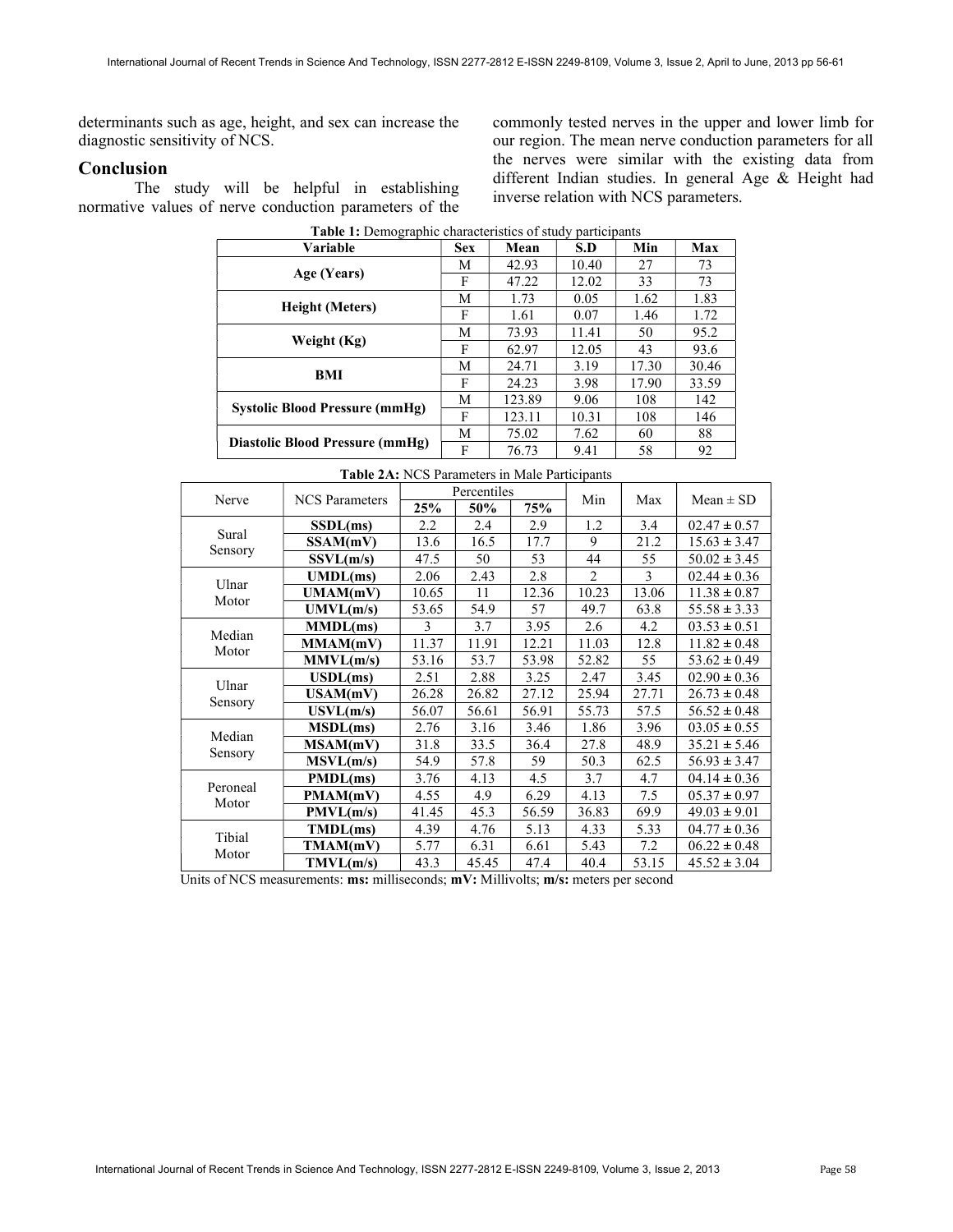| <b>Nerve</b>             |                       | <b>Percentiles</b> |       |       |       |       |                  |
|--------------------------|-----------------------|--------------------|-------|-------|-------|-------|------------------|
|                          | <b>NCS Parameters</b> | 25%                | 50%   | 75%   | Min   | Max   | $Mean \pm SD$    |
|                          | SSDL(ms)              | 2.4                | 2.7   | 2.86  | 1.2   | 3.6   | $02.55 \pm 0.51$ |
| Sural                    | SSAM(mV)              | 14.2               | 15.7  | 17.3  | 12    | 21    | $15.77 \pm 2.23$ |
| <b>Sensory</b>           | SSVL(m/s)             | 48                 | 52    | 54    | 42    | 56    | $50.82 \pm 3.95$ |
| Ulnar                    | UMDL(ms)              | 2.08               | 2.52  | 2.67  | 1.98  | 3.2   | $02.46 \pm 0.32$ |
| <b>Motor</b>             | UMAM(mV)              | 10.2               | 10.78 | 11.3  | 9     | 14.09 | $11.14 \pm 1.28$ |
|                          | UMVL(m/s)             | 54.3               | 55.7  | 57    | 49.2  | 62.4  | $55.87 \pm 3.15$ |
| Median                   | MMDL(ms)              | 2.5                | 2.7   | 3.2   | 1.6   | 4.5   | $02.84 \pm 0.72$ |
| <b>Motor</b>             | MMAM(mV)              | 11.3               | 11.62 | 12.18 | 10.8  | 13.4  | $11.76 \pm 0.71$ |
|                          | MMVL(m/s)             | 53.09              | 53.41 | 53.97 | 52.59 | 55.19 | $53.57 \pm 0.71$ |
| Ulnar<br><b>Sensory</b>  | USDL(ms)              | 2.53               | 2.97  | 3.12  | 2.43  | 3.65  | $02.91 \pm 0.32$ |
|                          | USAM(mV)              | 26.21              | 26.53 | 27.09 | 25.71 | 28.31 | $26.69 \pm 0.71$ |
|                          | USVL(m/s)             | 56                 | 56.32 | 56.88 | 55.5  | 58.1  | $56.47 \pm 0.71$ |
| Median                   | MSDL(ms)              | 2.56               | 3.06  | 3.36  | 2.06  | 4.06  | $03.01 \pm 0.53$ |
| <b>Sensory</b>           | MSAM(mV)              | 30.2               | 34    | 39.8  | 25.6  | 48.9  | $35.26 \pm 6.23$ |
|                          | MSVL(m/s)             | 52.5               | 57    | 58.6  | 50.3  | 62.3  | $56.20 \pm 3.38$ |
| Peroneal<br><b>Motor</b> | PMDL(ms)              | 3.78               | 4.22  | 4.37  | 3.68  | 4.9   | $04.16 \pm 0.32$ |
|                          | PMAM(mV)              | 3.8                | 4.1   | 4.5   | 3.46  | 6.9   | $04.40 \pm 0.86$ |
|                          | PMVL(m/s)             | 46                 | 49.3  | 51.5  | 40.5  | 71.3  | $50.38 \pm 6.91$ |
| <b>Tibial</b><br>Motor   | TMDL(ms)              | 4.41               | 4.85  | 5     | 4.31  | 5.53  | $04.79 \pm 0.32$ |
|                          | TMAM(mV)              | 6.2                | 6.52  | 7.08  | 5.7   | 8.3   | $06.68 \pm 0.71$ |
|                          | TMVL(m/s)             | 44.6               | 46.3  | 47.2  | 43    | 53.8  | $46.40 \pm 2.23$ |

Table 2B: NCS Parameters in Female Participants

Units of NCS measurements: ms: milliseconds; mV: Millivolts; m/s: meters per second

Table 3A: Linear Regression Model for relation of Age & Height with NCS Parameters of Sensory nerves

| <b>NCS</b>  |        | <b>MALES</b>                  |                  | <b>FEMALES</b>                |                  |
|-------------|--------|-------------------------------|------------------|-------------------------------|------------------|
|             |        | Coef. (95% C.I)               | $\boldsymbol{P}$ | Coef. (95% C.I)               | $\boldsymbol{P}$ |
| <b>SSDL</b> | Age    | $0.05(0.05-0.06)$             | 0.00             | $0.05(0.04 - 0.06)$           | 0.00             |
|             | Height | $-0.02(-0.04 - 0.01)$         | 0.01             | $-0.01$ $(-0.03 - 0.01)$      | 0.34             |
|             | Cons   | $3.98(1.12 - 6.82)$           | 0.01             | $2.17(-0.83 - 5.17)$          | 0.16             |
| <b>SSAM</b> | Age    | $-0.40$ ( $-0.45$ - $-0.35$ ) | 0.00             | $-0.21$ $(-0.25 - 0.17)$      | 0.00             |
|             | Height | $-0.02$ ( $-0.12 - 0.08$ )    | 0.60             | $0.06(-0.04 - 0.15)$          | 0.24             |
|             | Cons   | $23.81(10.89 - 36.74)$        | 0.00             | $14.21(-0.38 - 28.80)$        | 0.06             |
| <b>SSVL</b> | Age    | $-0.40$ ( $-0.45$ - $-0.35$ ) | 0.00             | $-0.34$ $(-0.41 - 0.27)$      | 0.00             |
|             | Height | $-0.02$ ( $-0.12 - 0.08$ )    | 0.74             | $0.15(0.00 - 0.30)$           | 0.05             |
|             | Cons   | $68.65(51.27-86.03)$          | 0.00             | 39.83 (15.77 - 63.88)         | 0.00             |
| <b>USDL</b> | Age    | $0.02(0.02 - 0.03)$           | $0.00\,$         | $0.02(0.02 - 0.02)$           | $0.00\,$         |
|             | Height | $0.00(-0.01-0.00)$            | 0.72             | $0.01(0.00 - 0.01)$           | 0.06             |
|             | Cons   | $2.05(1.16-2.95)$             | $0.00\,$         | $0.90(-0.13 - 1.93)$          | 0.09             |
| <b>USAM</b> | Age    | $-0.04$ $(-0.04 - 0.03)$      | 0.00             | $-0.05$ $(-0.06 - 0.04)$      | 0.00             |
|             | Height | $0.00(0.00 - 0.01)$           | 0.27             | $-0.01$ $(-0.02 - 0.00)$      | 0.14             |
|             | Cons   | $27.69(26.47-28.90)$          | 0.00             | 30.70 (28.57 - 32.82)         | $0.00\,$         |
| <b>USVL</b> | Age    | $-0.04$ $(-0.04 - 0.03)$      | 0.00             | $-0.05$ ( $-0.06 - 0.05$ )    | 0.00             |
|             | Height | $0.01(0.00 - 0.02)$           | 0.04             | $0.00(-0.02 - 0.01)$          | 0.71             |
|             | Cons   | $56.47(54.88 - 58.06)$        | 0.00             | 59.19 (56.70 - 61.67)         | 0.00             |
| <b>MSDL</b> | Age    | $0.04(0.03-0.04)$             | 0.00             | $0.03(0.03 - 0.04)$           | 0.00             |
|             | Height | $-0.01$ $(-0.02 - 0.00)$      | 0.05             | $0.01(0.00 - 0.02)$           | 0.24             |
|             | Cons   | $2.95(1.49 - 4.40)$           | 0.00             | $0.29(-1.69 - 2.27)$          | 0.77             |
| <b>MSAM</b> | Age    | $-0.30$ $(-0.34 - 0.25)$      | 0.00             | $-0.41$ $(-0.47 - 0.35)$      | 0.00             |
|             | Height | $0.12(0.03-0.04)$             | 0.01             | $-0.03$ $(-0.16 - 0.09)$      | 0.59             |
|             | Cons   | $27.59(12.68 - 42.51)$        | 0.00             | $60.42(40.24 - 80.60)$        | 0.00             |
| <b>MSVL</b> | Age    | $-0.24$ $(-0.27 - 0.21)$      | 0.00             | $-0.26$ ( $-0.29$ - $-0.24$ ) | 0.00             |
|             | Height | $0.05(-0.01-0.12)$            | 0.09             | $-0.03$ $(-0.08 - 0.02)$      | 0.20             |
|             | Cons   | $57.88(47.07 - 68.68)$        | 0.00             | 73.20 (65.40 - 81.00)         | 0.00             |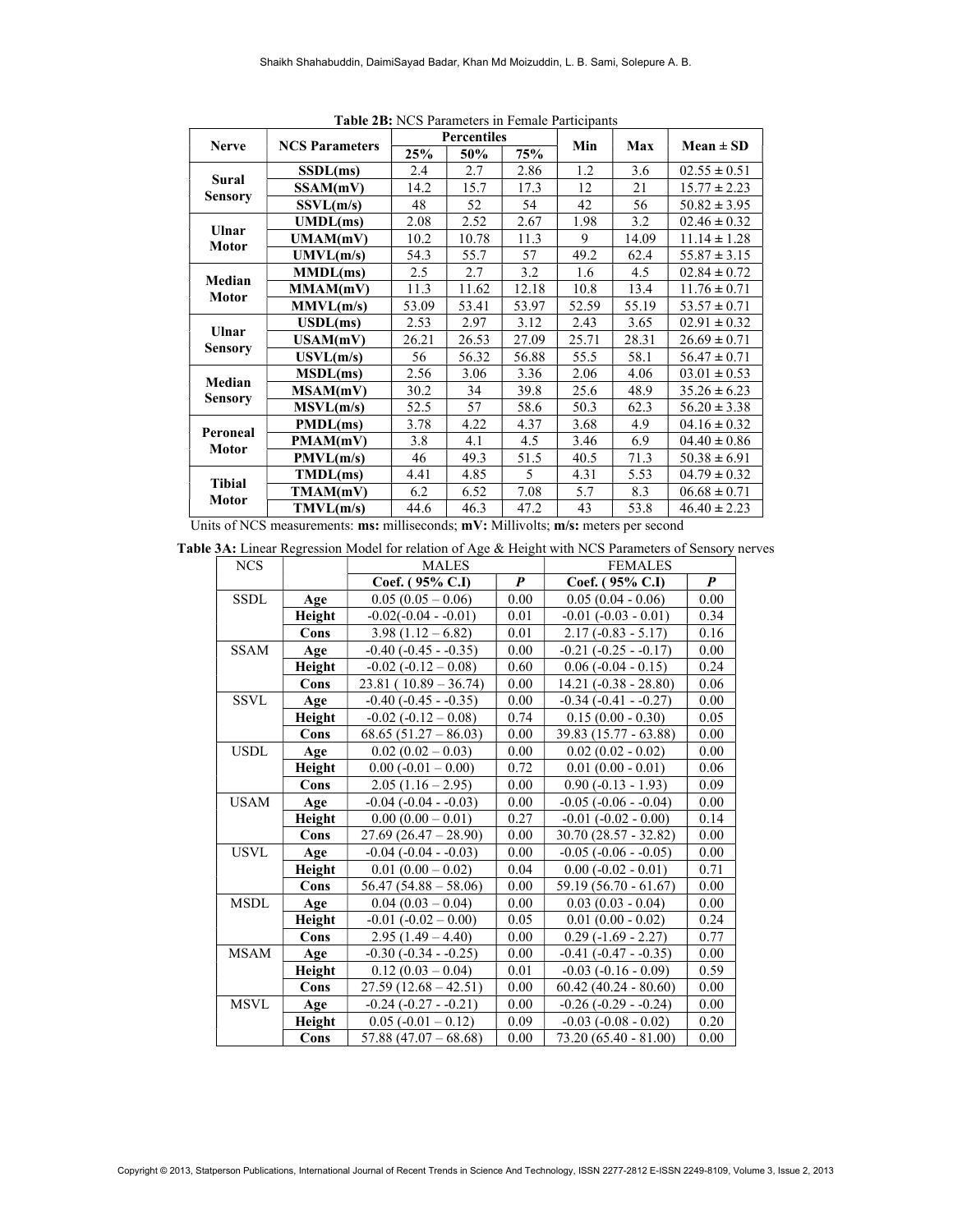| <b>NCS</b>  |        | <b>MALES</b>               |                  | <b>FEMALES</b>                |                  |  |
|-------------|--------|----------------------------|------------------|-------------------------------|------------------|--|
|             |        | Coef. (95% C.I)            | $\boldsymbol{P}$ | Coef. (95% C.I)               | $\boldsymbol{P}$ |  |
| <b>UMDL</b> | Age    | $0.02(0.02-0.03)$          | 0.00             | $0.02(0.02 - 0.02)$           | 0.00             |  |
|             | Height | $0.01(0.00-0.01)$          | 0.02             | $0.01(0.00 - 0.01)$           | 0.03             |  |
|             | Cons   | $0.30 (-0.55 - 1.16)$      | 0.48             | $0.46$ (-0.39 - 1.31)         | 0.29             |  |
|             | Age    | $-0.07$ $(-0.07 - 0.06)$   | 0.00             | $-0.08$ $(-0.09 - 0.06)$      | 0.00             |  |
| <b>UMAM</b> | Height | $0.01(0.00-0.03)$          | 0.06             | $0.00 (-0.03 - 0.03)$         | 0.88             |  |
|             | Cons   | $11.49(8.95 - 14.04)$      | 0.00             | 14.67 (9.78 - 19.56)          | 0.00             |  |
|             | Age    | $-0.16(-0.19 - 0.13)$      | 0.00             | $-0.17(-0.21 - 0.13)$         | $0.00\,$         |  |
| <b>UMVL</b> | Height | $0.11(0.04-0.18)$          | 0.00             | $0.03(-0.05 - 0.11)$          | 0.49             |  |
|             | Cons   | $42.96(31.24 - 54.69)$     | 0.00             | 58.53 (45.56 - 71.50)         | $0.00\,$         |  |
|             | Age    | $0.03(0.02-0.03)$          | 0.00             | $0.05(0.04 - 0.05)$           | 0.00             |  |
| <b>MMDL</b> | Height | $0.00 (-0.01 - 0.01)$      | 0.76             | $0.01(0.00 - 0.03)$           | 0.17             |  |
|             | Cons   | $2.64(1.01 - 4.27)$        | 0.00             | $-0.92$ $(-3.24 - 1.41)$      | 0.44             |  |
|             | Age    | $-0.04$ $(-0.04 - 0.03)$   | 0.00             | $-0.05$ $(-0.06 - 0.05)$      | 0.00             |  |
| <b>MMAM</b> | Height | $0.00(0.00 - 0.01)$        | 0.43             | $-0.01$ $(-0.02 - 0.00)$      | 0.13             |  |
|             | Cons   | $12.95(11.80 - 14.09)$     | $0.00\,$         | $15.93(13.73 - 18.13)$        | $0.00\,$         |  |
|             | Age    | $-0.04$ $(-0.05 - 0.04)$   | 0.00             | $-0.05$ $(-0.06 - 0.05)$      | 0.00             |  |
| <b>MMVL</b> | Height | $0.00 (-0.01 - 0.01)$      | 0.51             | $-0.01$ $(-0.03 - 0.00)$      | 0.08             |  |
|             | Cons   | $54.95(53.35 - 56.55)$     | $0.00\,$         | 58.09 (55.85 - 60.33)         | 0.00             |  |
|             | Age    | $0.03(0.02-0.03)$          | $0.00\,$         | $0.02(0.02 - 0.03)$           | 0.00             |  |
| <b>PMDL</b> | Height | $0.00(0.00 - 0.01)$        | 0.26             | $0.00(0.00 - 0.01)$           | 0.16             |  |
|             | Cons   | $2.46(1.48-3.45)$          | $0.00\,$         | $2.44(1.56 - 3.33)$           | 0.00             |  |
|             | Age    | $-0.06$ $(-0.07 - 0.05)$   | 0.00             | $-0.04$ ( $-0.05$ - $-0.03$ ) | 0.00             |  |
| <b>PMAM</b> | Height | $0.00 (-0.01 - 0.02)$      | 0.68             | $-0.02$ ( $-0.04 - 0.00$ )    | 0.02             |  |
|             | Cons   | $7.35(4.61 - 10.08)$       | 0.00             | 10.32 (7.17 - 13.47)          | 0.00             |  |
|             | Age    | $-0.51$ $(-0.58 - 0.44)$   | $0.00\,$         | $-0.36$ ( $-0.42$ - $-0.30$ ) | $0.00\,$         |  |
| <b>PMVL</b> | Height | $-0.02$ ( $-0.17 - 0.12$ ) | 0.77             | $-0.08$ ( $-0.21 - 0.05$ )    | 0.20             |  |
|             | Cons   | $75.93(50.72 - 101.13)$    | 0.00             | $80.04(59.59 - 100.50)$       | 0.00             |  |
|             | Age    | $0.03(0.02-0.03)$          | 0.00             | $0.02(0.02-0.03)$             | 0.00             |  |
| <b>TMDL</b> | Height | $0.00(0.00 - 0.01)$        | 0.27             | $0.00(0.00 - 0.01)$           | 0.10             |  |
|             | Cons   | $3.11(2.14 - 4.08)$        | 0.00             | $2.97(2.09 - 3.85)$           | 0.00             |  |
| TMAM        | Age    | $-0.04$ $(-0.04 - 0.03)$   | 0.00             | $-0.05$ ( $-0.06$ - $-0.05$ ) | 0.00             |  |
|             | Height | $0.00(-0.01-0.01)$         | 0.70             | $0.00 (-0.02 - 0.01)$         | 0.91             |  |
|             | Cons   | $7.53(6.42 - 8.65)$        | 0.00             | $9.11(6.70 - 11.52)$          | 0.00             |  |
|             | Age    | $-0.17(-0.20 - 0.14)$      | 0.00             | $-0.18(-0.21 - 0.15)$         | 0.00             |  |
| <b>TMVL</b> | Height | $0.08(0.03 - 0.14)$        | 0.00             | $0.01 (-0.05 - 0.08)$         | 0.68             |  |
|             | Cons   | $37.77(27.79 - 47.75)$     | 0.00             | $51.03(40.86 - 61.19)$        | 0.00             |  |

Table 3B: Linear Regression Model for relation of Age & Height with NCS Parameters of Motor nerves

#### References

- 1. Bruce A. Perkins and Vera Bril. Diabetic neuropathy a review emphasizing diagnostic methods. Clinical neurophysiology. 2003;114 : 1167-75
- 2. BoultonAJ, Vinik AI, Arezzo JC, Bril V, Feldman EL, Freeman R, Malik RA, Maser RE, SosenkoJM, Ziegler D. Diabetic neuropathies: a statement by the American Diabetes Association. Diabetes Care. 2005; 28:956- 62.
- 3. Kimura J. Principles and pitfalls of nerve conduction studies. Ann Neurol 1984; 16: 415–428.
- 4. Mcknight J, Nicholls PG, Loretta D, Desikan K V, Lockwood DNJ, Wilder- EP, et al. Reference values for nerve function assessments among a study population in northern India - III : Sensory and motor nerve conduction.. Neurology Asia. 2010;15 (1):39–54.
- 5. Wang SH, Robinson LR. Considerations in reference values for nerve conduction studies. Phys Med RehabilClin N Am. 1998; 9(4):907-23i.
- 6. Kumar BR, Gill HS. Motor nerve conduction velocities amongst healthy subjects. J Assoc Physicians India. 1985; 33: 345–348.
- 7. Pawar SM, Taksande AB, Singh R. Normative data of upper limb nerve conduction in Central India. Indian journal of physiology and pharmacology[Internet].2011;55(3):241-5.Availablefrom: http://www.ncbi.nlm.nih.gov/pubmed/22471231
- 8. Robinson LR, Rubner DE, WohlPW, Fujimoto WY, Stolov WC. Influences of height and gender on normal nerve conduction studies. Arch Phys Med Rehabil. 1993; 74: 1134–1138.
- 9. Hennessey WJ, Falco FJ, BraddomRL. Median and Ulnar nerve conduction studies: Normative data for young adults. Arch Phys Med Rehabil 1994; 75(3): 259– 264.
- 10. Stetson DS, Albers JW, Silverstein BA, Wolfe RA. Effect of age, sex, and anthropometric factors on nerve conduction measures. Muscle & Nerve. 1992; 15: 1095– 1104.